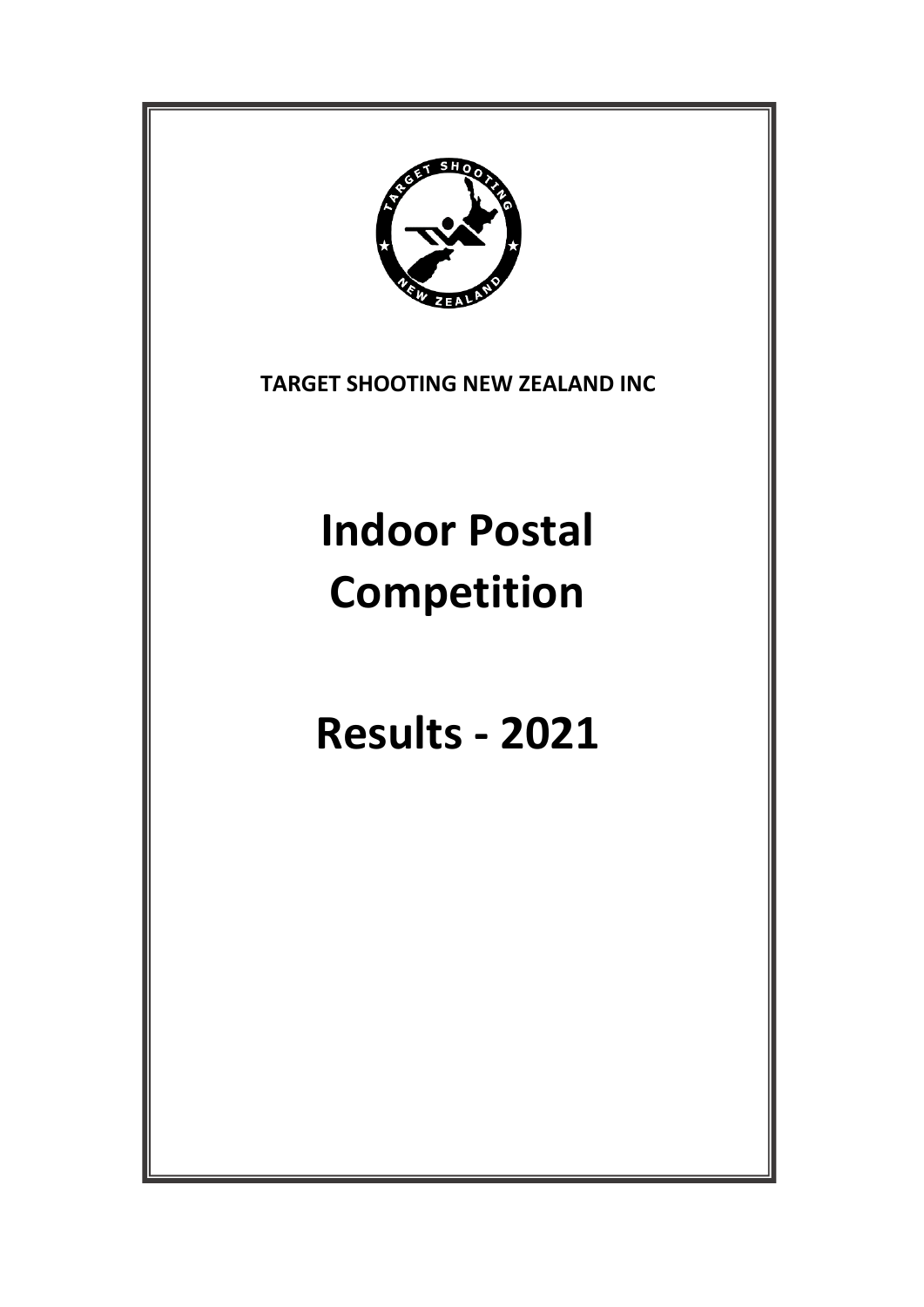#### Target Shooting NZ **2021 Indoor Postal Results INDIVIDUAL**

| <b>Master</b>  | Neil Kinsey             | <b>Wellington Central</b> | 196.11 | 198.14 | 199.12                     | 593.37     | 1st |
|----------------|-------------------------|---------------------------|--------|--------|----------------------------|------------|-----|
| Grade          | Peter McCallum          | Otago University          | 198.09 | 198.11 | 197.09                     | 593.29     | 2nd |
|                | Roy Herbison            | Tauranga                  | 197.12 | 197.15 | 198.11                     | 592.38     | 3rd |
|                | Gavin Riddle            | <b>Howick</b>             | 196.11 | 199.14 | 197.12                     | 592.37     |     |
|                | Allison Archer          | Te Puke                   | 199.14 | 197.10 | 196.10                     | 592.34     |     |
|                | Craig Cleland           | Inglewood                 | 197.10 | 197.10 | 198.11                     | 592.31     |     |
|                | <b>Briar Summerhays</b> | Rifle Rod & Gun           | 195.07 | 197.10 | 198.11                     | 590.28     |     |
|                | Sandy Bennett           | Phoenix                   | 196.10 | 198.10 | 196.08                     | 590.28     |     |
|                | Samantha Riddle         | Howick                    | 197.11 | 195.10 | 197.14                     | 589.35     |     |
|                | <b>Bruce Marchant</b>   | Rifle Rod & Gun           | 190.05 | 196.10 | 194.13                     | 580.28     |     |
|                | Warren Turner           | Rongotea                  | 195.11 | 193.09 | 0.00                       | 388.20     |     |
|                | Abby Pierce             | Cambridge                 | 194.07 | 0.00   | 0.00                       | 194.07     |     |
|                | <b>Brad Pierce</b>      | Cambridge                 |        |        |                            | <b>DNS</b> |     |
|                |                         |                           |        |        | <b>DNS</b> = Did not shoot |            |     |
|                |                         |                           |        |        |                            |            |     |
| A Grade        | David Crimp             | Tauranga                  | 197.14 | 199.16 | 198.08                     | 594.38     | 1st |
|                | Kelvin Burt             | Rifle Rod & Gun           | 197.10 | 197.15 | 197.12                     | 591.37     | 2nd |
|                | Keith Brown             | Amberley                  | 194.11 | 196.09 | 196.08                     | 586.28     | 3rd |
|                | Trevor Jupp             | Inglewood                 | 196.12 | 194.06 | 195.09                     | 585.27     |     |
|                | <b>William Pratt</b>    | Waitakere                 | 194.09 | 194.12 | 196.13                     | 584.34     |     |
|                | Ken Snowden             | Waitakere                 | 192.09 | 195.12 | 196.12                     | 583.33     |     |
|                | Martin Michel           | Inglewood                 | 192.09 | 195.12 | 195.13                     | 582.34     |     |
|                | David Green             | Rifle Rod & Gun           | 197.11 | 192.07 | 192.09                     | 581.27     |     |
|                | Dave Edmonds            | <b>Bulls</b>              | 198.09 | 188.05 | 195.10                     | 581.24     |     |
|                | Colin Taylor            | Phoenix                   | 195.10 | 192.03 | 194.07                     | 581.20     |     |
|                | <b>Colin Harper</b>     | Rifle Rod & Gun           | 195.11 | 192.05 | 193.07                     | 580.23     |     |
|                | Paul Holland            | Richmond                  | 191.05 | 191.04 | 191.10                     | 573.19     |     |
|                | Robert Dixon            | Howick                    |        |        |                            | <b>DNS</b> |     |
|                |                         |                           |        |        | $DNS = Did not shoot$      |            |     |
| <b>B</b> Grade | <b>Bayley Rowe</b>      | Tauranga                  | 198.12 | 199.12 | 198.11                     | 595.35     | 1st |
|                | Nathan Allison          | Cambridge                 | 194.05 | 197.12 | 193.05                     | 584.22     | 2nd |
|                | Jim Dann                | Rongotea                  | 193.05 | 195.08 | 195.08                     | 583.21     | 3rd |
|                | Max Kinsey              | <b>Bulls</b>              | 195.06 | 192.09 | 195.12                     | 582.27     | 4th |

Max Kinsey Bulls 195.06 192.09 195.12 **582.27 4th** Antoine Pol-Simon Te Puke 193.06 193.09 196.08 **582.23** Ian Maddaford Waitakere 195.09 194.07 193.07 **582.23** Amelia Swan Phoenix 194.05 191.10 195.08 **580.23** Darryl Munns Tauranga 197.08 189.05 191.03 **577.16** Hamish Henderson Culverden-Waiau 189.08 195.09 192.06 **576.23** Mark Dumont Howick 193.07 193.07 189.05 **575.19** Jackson Harron Waitakere 188.04 193.06 194.07 **575.17** Rick Black Richmond 191.05 193.08 188.04 **572.17** Christian Hayes Bulls 192.04 184.04 192.09 **568.17** Jack Jones Phoenix 194.05 185.04 188.04 **567.13** Jessie Wingrove Te Puke 185.01 189.03 190.07 **564.11** Brendan Cleaver **Gore Gore DNS** Luke Gibson **Inglewood Inglewood DNS Received after closing date: DNS** = Did not shoot Ron Hunter Wyndham 194.05 188.05 192.08 **574.18**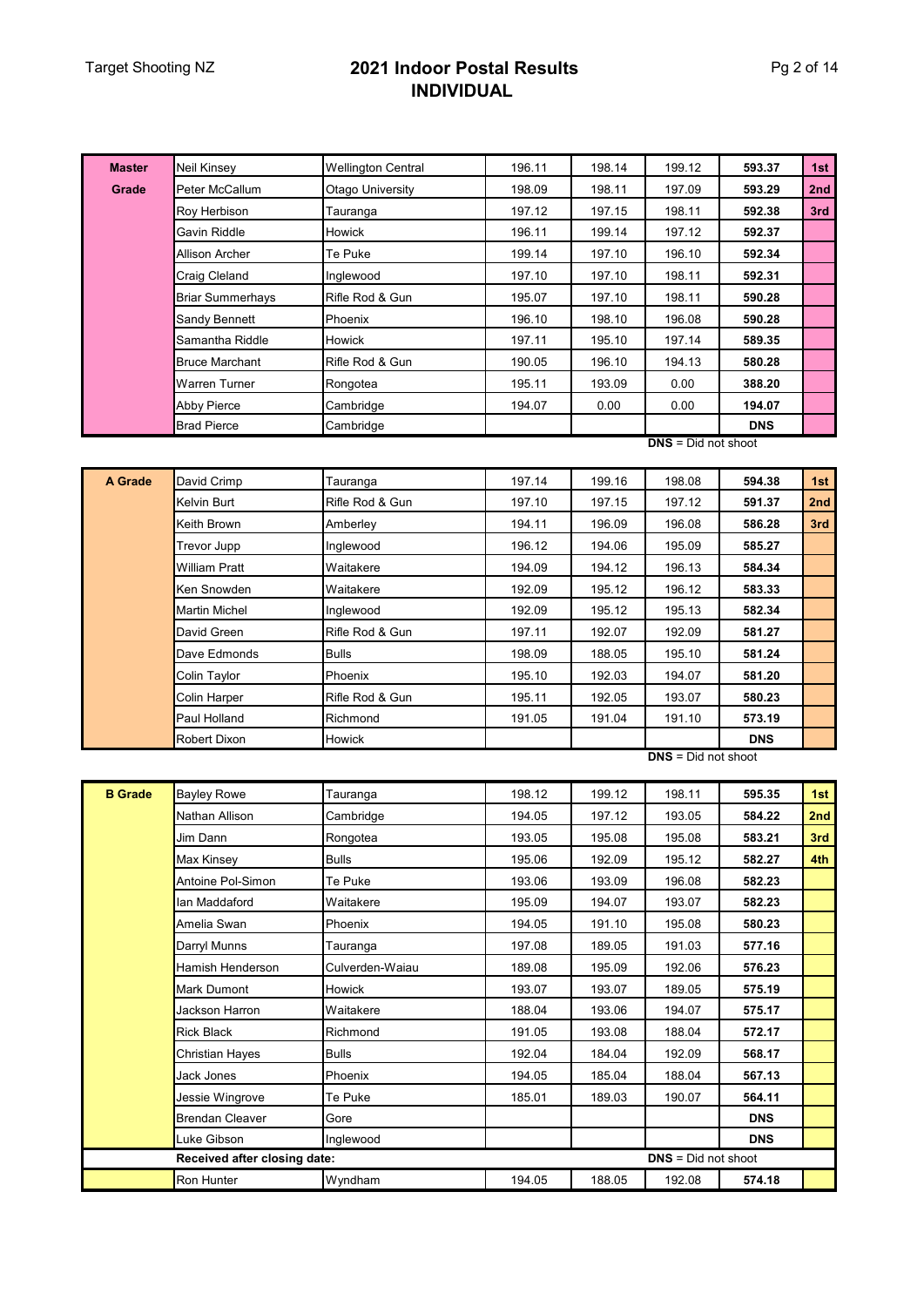## Target Shooting NZ **2021 Indoor Postal Results INDIVIDUAL**

| C Grade | Michaela Smith               | Coronation       | 98.05 | 98.03 | 99.06  | 295.14 | 1st |
|---------|------------------------------|------------------|-------|-------|--------|--------|-----|
|         | <b>Madi Tourle</b>           | Phoenix          | 95.03 | 97.02 | 100.08 | 292.13 | 2nd |
|         | <b>Blake Allison</b>         | Cambridge        | 95.02 | 98.05 | 98.05  | 291.12 | 3rd |
|         | Sharon Mamanu                | Otago University | 96.05 | 98.02 | 94.04  | 288.11 | 4th |
|         | Damian Wheeler               | Otago University | 97.00 | 96.02 | 95.02  | 288.04 |     |
|         | <b>Matthew Young</b>         | Waitakere        | 96.04 | 96.03 | 95.03  | 287.10 |     |
|         | <b>Frances Wilde</b>         | Cambridge        | 91.00 | 98.03 | 96.05  | 285.08 |     |
|         | Kristina Hornell             | Richmond         | 95.03 | 91.03 | 96.02  | 282.08 |     |
|         | Kiaran Moriarty              | Culverden-Waiau  | 93.01 | 96.04 | 93.03  | 282.08 |     |
|         | <b>Bjorn Fowler</b>          | Eltham           | 94.02 | 96.04 | 91.02  | 281.08 |     |
|         | Jean de Villiers             | Cambridge        | 91.01 | 99.06 | 90.00  | 280.07 |     |
|         | Sean Moriarty                | Culverden-Waiau  | 90.00 | 91.00 | 97.03  | 278.03 |     |
|         | Cameron Grubb                | Otago University | 93.03 | 91.02 | 90.02  | 274.07 |     |
|         | Sam Bush                     | Culverden-Waiau  | 87.00 | 90.00 | 94.03  | 271.03 |     |
|         | <b>Mitch Nicholls</b>        | Richmond         | 88.02 | 80.00 | 95.01  | 263.03 |     |
|         | Received after closing date: |                  |       |       |        |        |     |
|         | <b>Kimberley Simmons</b>     | Wyndham          | 96.04 | 93.00 | 88.01  | 277.05 |     |
|         | Jack Simmons                 | Wyndham          | 91.03 | 85.00 | 83.01  | 259.04 |     |

| D Grade | Leon van den Berg                   | <b>Howick</b> | 93.03 | 95.01 | 93.03 | 281.07     | 1st |
|---------|-------------------------------------|---------------|-------|-------|-------|------------|-----|
|         | <b>Andrew Smith</b>                 | Richmond      | 91.03 | 95.05 | 93.02 | 279.10     | 2nd |
|         | Wendy Bramer                        | <b>Howick</b> | 91.01 | 92.02 | 96.04 | 279.07     | 3rd |
|         | Olivia Petterson<br><b>Howick</b>   |               | 95.03 | 90.01 | 93.01 | 278.05     |     |
|         | Danette Moriarty<br>Culverden-Waiau |               | 89.00 | 93.02 | 91.00 | 273.02     |     |
|         | Thomas van den Berg                 | <b>Howick</b> | 91.02 | 86.01 | 87.00 | 264.03     |     |
|         | <b>Hayden Sharland</b>              | Richmond      | 83.00 | 92.02 | 86.00 | 261.02     |     |
|         | Jacqueline McGee                    | Tauranga      |       |       |       | <b>DNS</b> |     |
|         | Nadia Wright                        | Cambridge     |       |       |       | <b>DNS</b> |     |
|         | Jeremy Dombroski                    | Rongotea      |       |       |       | <b>DNS</b> |     |
|         | Mike Tangataolakepa                 | <b>Howick</b> |       |       |       | <b>DNS</b> |     |

**DNS** = Did not shoot

| <b>Juniors</b> | <b>Bayley Rowe</b>    | Tauranga     | 98.07 | 97.04 | 100.07 | 295.18 | 1st             |
|----------------|-----------------------|--------------|-------|-------|--------|--------|-----------------|
|                | <b>Joshua Haves</b>   | <b>Bulls</b> | 99.05 | 95.04 | 95.03  | 289.12 | 2 <sub>nd</sub> |
|                | Havden Sharland       | Richmond     | 92.01 | 91.00 | 94.04  | 277.05 |                 |
|                | <b>Mitch Nicholls</b> | Richmond     | 90.01 | 88.01 | 94.03  | 272.05 |                 |
|                | Abby Pierce           | Cambridge    | 96.05 | 0.00  | 0.00   | 96.05  |                 |

| <b>Women</b> | Allison Archer               | Te Puke      | 99.05 | 99.07 | 99.05 | 297.17 | 1st |
|--------------|------------------------------|--------------|-------|-------|-------|--------|-----|
|              | Jeanette Kinsey              | <b>Bulls</b> | 96.02 | 97.04 | 98.06 | 291.12 | 2nd |
|              | Kristina Hornell             | Richmond     | 98.04 | 96.04 | 95.04 | 289.12 |     |
|              | <b>Abby Pierce</b>           | Cambridge    | 99.05 | 94.02 | 95.05 | 288.12 |     |
|              | Received after closing date: |              |       |       |       |        |     |
|              | Nicola McKay                 | Wyndham      | 99.06 | 96.04 | 98.04 | 293.14 |     |
|              | Mary Goodwin                 | Wyndham      | 94.03 | 98.05 | 99.05 | 291.13 |     |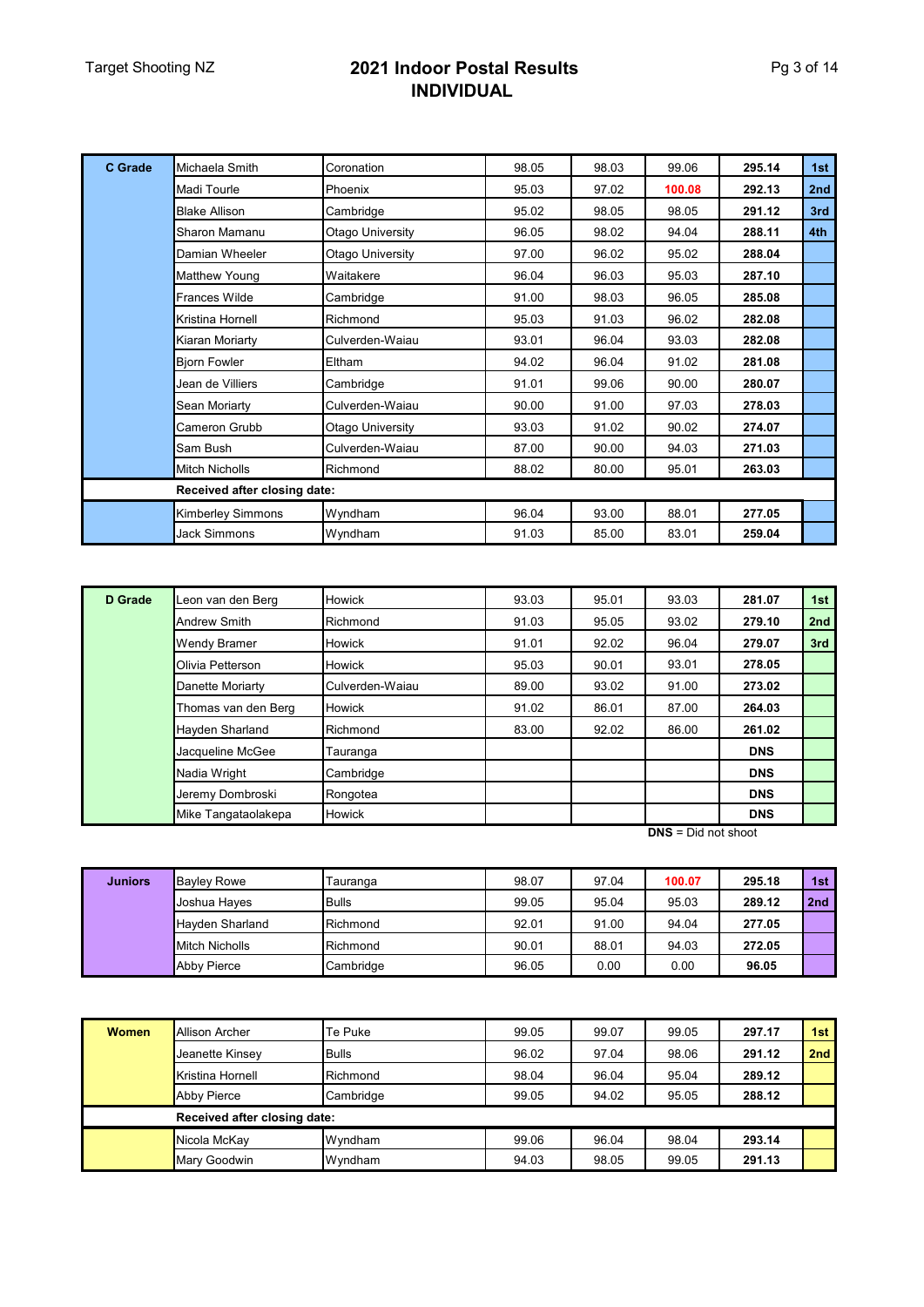## Target Shooting NZ **2021 Indoor Postal Results INDIVIDUAL**

| <b>Veterans</b> | Neil Kinsey             | <b>Wellington Central</b> | 99.06  | 99.06  | 100.05 | 298.17     | 1st             |
|-----------------|-------------------------|---------------------------|--------|--------|--------|------------|-----------------|
|                 | Roy Herbison            | Tauranga                  | 99.05  | 97.07  | 100.07 | 296.19     | 2 <sub>nd</sub> |
|                 | Gordon Wright           | Culverden-Waiau           | 100.06 | 97.03  | 98.06  | 295.15     | 3rd             |
|                 | Alan Dickson            | Tauranga                  | 98.06  | 99.05  | 97.06  | 294.17     |                 |
|                 | Dave Edmonds            | <b>Bulls</b>              | 96.04  | 100.05 | 97.02  | 293.11     |                 |
|                 | <b>Garry Rowlands</b>   | Eltham                    | 96.04  | 98.05  | 98.02  | 292.11     |                 |
|                 | <b>Bruce Marchant</b>   | Rifle Rod & Gun           | 98.07  | 96.04  | 97.03  | 291.14     |                 |
|                 | Jim Dann                | Rongotea                  | 97.04  | 97.02  | 97.02  | 291.08     |                 |
|                 | Graeme Luxford          | Cambridge                 | 98.06  | 97.06  | 94.02  | 289.14     |                 |
|                 | Max Kinsey              | <b>Bulls</b>              | 96.04  | 96.03  | 95.04  | 287.11     |                 |
|                 | <b>Hendrik Griessel</b> | Te Puke                   | 95.07  | 96.04  | 94.03  | 285.14     |                 |
|                 | <b>Paul Tidswell</b>    | Eltham                    | 89.02  | 98.07  | 98.04  | 285.13     |                 |
|                 | <b>Malcolm Duthie</b>   | Te Puke                   |        |        |        | <b>DNS</b> |                 |

**DNS** = Did not shoot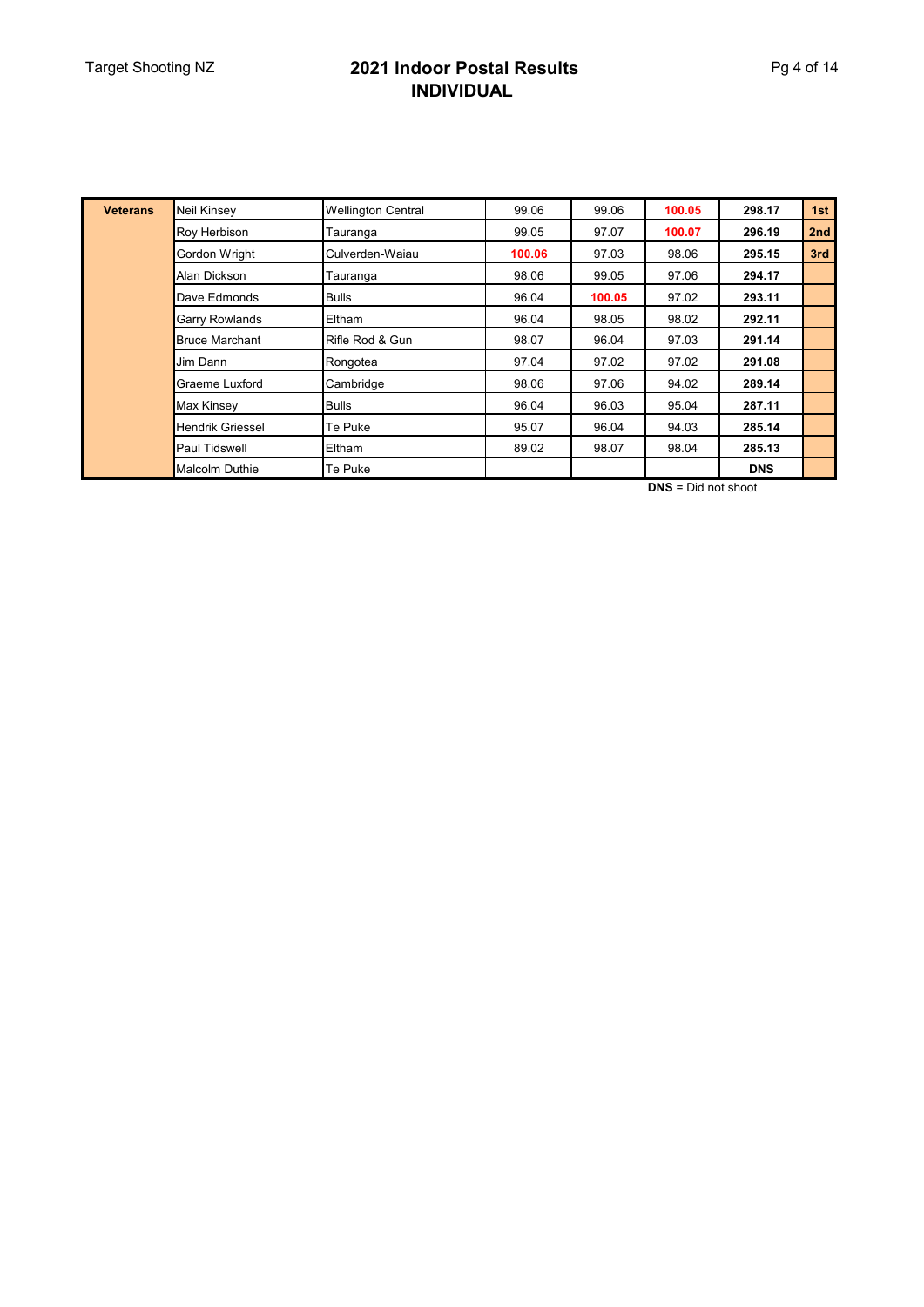#### Target Shooting NZ **2021 Indoor Postal Results SEASON'S AGGREGATE**

| M | <b>Briar Summerhays</b> | Rifle Rod & Gun           | 99.06  | 100.05 | 99.07  | 100.06 | 99.05  | 100.06 | 99.05      | 100.05     | 98.05      | 96.04      | 990.54     | $\blacktriangleleft$    |
|---|-------------------------|---------------------------|--------|--------|--------|--------|--------|--------|------------|------------|------------|------------|------------|-------------------------|
|   | <b>Veil Kinsey</b>      | <b>Wellington Central</b> | 98.05  | 100.05 | 98.06  | 99.05  | 100.03 | 98.05  | 99.06      | 98.05      | 100.05     | 100.04     | 990.49     | $\mathbf{2}$            |
|   | Allison Archer          | Te Puke                   | 99.07  | 99.03  | 100.05 | 100.03 | 98.05  | 100.07 | 99.07      | 97.02      | 99.06      | 98.05      | 989.50     | $3\phantom{a}$          |
|   | Darryn Quigley          | Hawarden-Waikari          | 100.07 | 98.06  | 97.06  | 100.05 | 99.08  | 98.06  | 100.05     | 99.06      | 97.05      | 99.06      | 987.60     |                         |
|   | Roy Herbison            | Tauranga                  | 100.05 | 99.05  | 100.06 | 97.03  | 99.03  | 97.05  | 98.07      | 96.06      | 99.06      | 100.07     | 985.53     |                         |
|   | Peter McCallum          | <b>Otago University</b>   | 99.05  | 100.06 | 100.07 | 97.02  | 99.03  | 100.06 | 96.02      | 100.08     | 96.03      | 97.06      | 984.48     |                         |
|   | Craig Cleland           | Inglewood                 | 100.08 | 99.05  | 99.03  | 97.05  | 96.07  | 98.04  | 99.07      | 99.07      | 97.00      | 96.05      | 980.51     |                         |
|   | <b>Bruce Marchant</b>   | Rifle Rod & Gun           | 96.04  | 95.03  | 98.07  | 100.07 | 98.03  | 99.04  | 97.03      | 99.05      | 98.06      | 97.04      | 977.46     |                         |
|   | Alan Dickson            | Tauranga                  | 99.04  | 99.08  | 95.04  | 98.07  | 95.01  | 99.06  | 94.01      | 96.03      | 99.04      | 99.06      | 973.44     |                         |
|   | Sandy Bennett           | Phoenix                   | 96.05  | 100.07 | 96.05  | 95.02  | 98.06  | 99.05  | 97.03      | 96.02      | 98.02      | 98.02      | 973.39     |                         |
|   | <b>Brad Pierce</b>      | Cambridge                 |        |        |        |        |        |        |            |            |            |            | <b>DNS</b> |                         |
|   | Abby Pierce             | Cambridge                 |        |        |        |        |        |        |            |            |            |            | <b>DNS</b> |                         |
|   |                         |                           |        |        |        |        |        |        |            |            |            |            |            |                         |
| A | Katrina Quigley         | Hawarden-Waikari          | 99.07  | 98.06  | 99.06  | 96.04  | 98.05  | 100.07 | 99.07      | 99.04      | 98.04      | 99.05      | 985.55     |                         |
|   | Garry Rowlands          | Eltham                    | 98.06  | 97.05  | 98.04  | 99.07  | 97.02  | 96.05  | 99.07      | 96.03      | 99.06      | 97.03      | 976.48     | $\overline{2}$          |
|   | Trevor Jupp             | Inglewood                 | 98.08  | 99.06  | 97.04  | 97.04  | 97.03  | 98.03  | 97.02      | 98.06      | 97.06      | 98.05      | 976.47     | $\mathbf{3}$            |
|   | Colin Harper            | Rifle Rod & Gun           | 98.05  | 98.03  | 95.00  | 98.05  | 98.02  | 97.05  | 99.06      | 97.03      | 98.05      | 98.03      | 976.37     | $\overline{\mathbf{4}}$ |
|   | Clare Bramley           | Eltham                    | 100.07 | 95.03  | 98.04  | 97.03  | 98.05  | 98.07  | 96.05      | 97.04      | 97.04      | 99.06      | 975.48     |                         |
|   | Jeanette Kinsey         | <b>Bulls</b>              | 90.01  | 98.06  | 96.05  | 99.07  | 99.09  | 99.07  | 99.05      | 100.08     | 97.04      | 97.04      | 974.56     |                         |
|   | David Crimp             | Tauranga                  | 100.07 | 96.03  | 98.05  | 94.03  | 99.03  | 98.06  | 98.05      | 98.05      | 96.03      | 97.04      | 974.44     |                         |
|   | Paul Tidswell           | Eltham                    | 95.02  | 96.05  | 98.06  | 99.04  | 96.04  | 98.07  | 97.05      | 99.07      | 96.03      | 97.06      | 971.49     |                         |
|   | Kelvin Burt             | Rifle Rod & Gun           | 99.06  | 96.04  | 97.06  | 99.07  | 95.00  | 92.02  | 100.05     | 98.03      | 96.06      | 99.05      | 971.44     |                         |
|   | Dave Edmonds            | <b>Bulls</b>              | 98.04  | 95.04  | 94.04  | 98.07  | 97.05  | 98.03  | 99.05      | 98.05      | 95.04      | 95.02      | 967.43     |                         |
|   | David Green             | Rifle Rod & Gun           | 97.05  | 97.03  | 94.03  | 98.04  | 97.02  | 97.04  | 96.01      | 96.04      | 96.04      | 96.05      | 964.35     |                         |
|   | Colin Taylor            | Phoenix                   | 92.02  | 97.03  | 98.02  | 96.03  | 95.01  | 97.05  | 98.05      | 99.04      | 96.02      | 95.02      | 963.29     |                         |
|   | Martin Michel           | Inglewood                 | 96.02  | 95.06  | 99.05  | 96.01  | 98.04  | 98.06  | 92.00      | 94.02      | 93.02      | 93.04      | 954.32     |                         |
|   | Paul Holland            | Richmond                  | 90.02  | 97.04  | 97.06  | 96.03  | 96.03  | 92.02  | 95.03      | 98.03      | 95.04      | 95.03      | 951.33     |                         |
|   | Graeme Luxford          | Cambridge                 | 95.04  | 99.03  | 95.02  | 96.05  | 99.04  | 97.04  | <b>DNS</b> | <b>DNS</b> | <b>DNS</b> | <b>DNS</b> | 581.22     |                         |
|   | Keith Brown             | Ashley                    |        |        |        |        |        |        |            |            |            |            | <b>DNS</b> |                         |
|   |                         |                           |        |        |        |        |        |        |            |            |            |            |            |                         |
| B | <b>Bayley Rowe</b>      | Tauranga                  | 99.06  | 97.01  | 99.02  | 100.08 | 99.03  | 99.05  | 97.05      | 98.06      | 99.08      | 98.06      | 985.50     | $\blacktriangleleft$    |
|   | Antoine Pol-Simon       | Te Puke                   | 99.05  | 97.03  | 97.03  | 98.05  | 97.06  | 98.05  | 96.03      | 99.04      | 99.07      | 100.06     | 980.47     | $\overline{2}$          |
|   | Max Kinsey              | <b>Bulls</b>              | 96.03  | 96.03  | 97.06  | 100.03 | 97.03  | 99.06  | 97.04      | 98.04      | 96.04      | 99.05      | 975.41     | $\mathbf{3}$            |
|   | Kavier Hintz            | Rongotea                  | 96.04  | 99.08  | 97.03  | 95.03  | 97.02  | 96.04  | 98.07      | 95.01      | 99.03      | 96.05      | 968.40     | $\overline{\mathbf{4}}$ |
|   | <b>Brendan Cleaver</b>  | Gore                      | 96.03  | 98.04  | 98.04  | 96.03  | 94.01  | 93.01  | 97.04      | 94.02      | 98.03      | 99.08      | 963.33     |                         |
|   | Christian Hayes         | <b>Bulls</b>              | 96.01  | 96.04  | 97.02  | 96.03  | 99.05  | 100.07 | 90.01      | 97.03      | 95.02      | 95.01      | 961.29     |                         |
|   | Luke Gibson             | Inglewood                 | 95.04  | 93.03  | 98.01  | 96.03  | 96.05  | 96.05  | 94.03      | 94.03      | 99.04      | 96.03      | 957.34     |                         |
|   | Nathan Allison          | Cambridge                 | 96.04  | 91.02  | 96.04  | 94.02  | 94.02  | 96.02  | 99.03      | 97.04      | 98.04      | 96.04      | 957.31     |                         |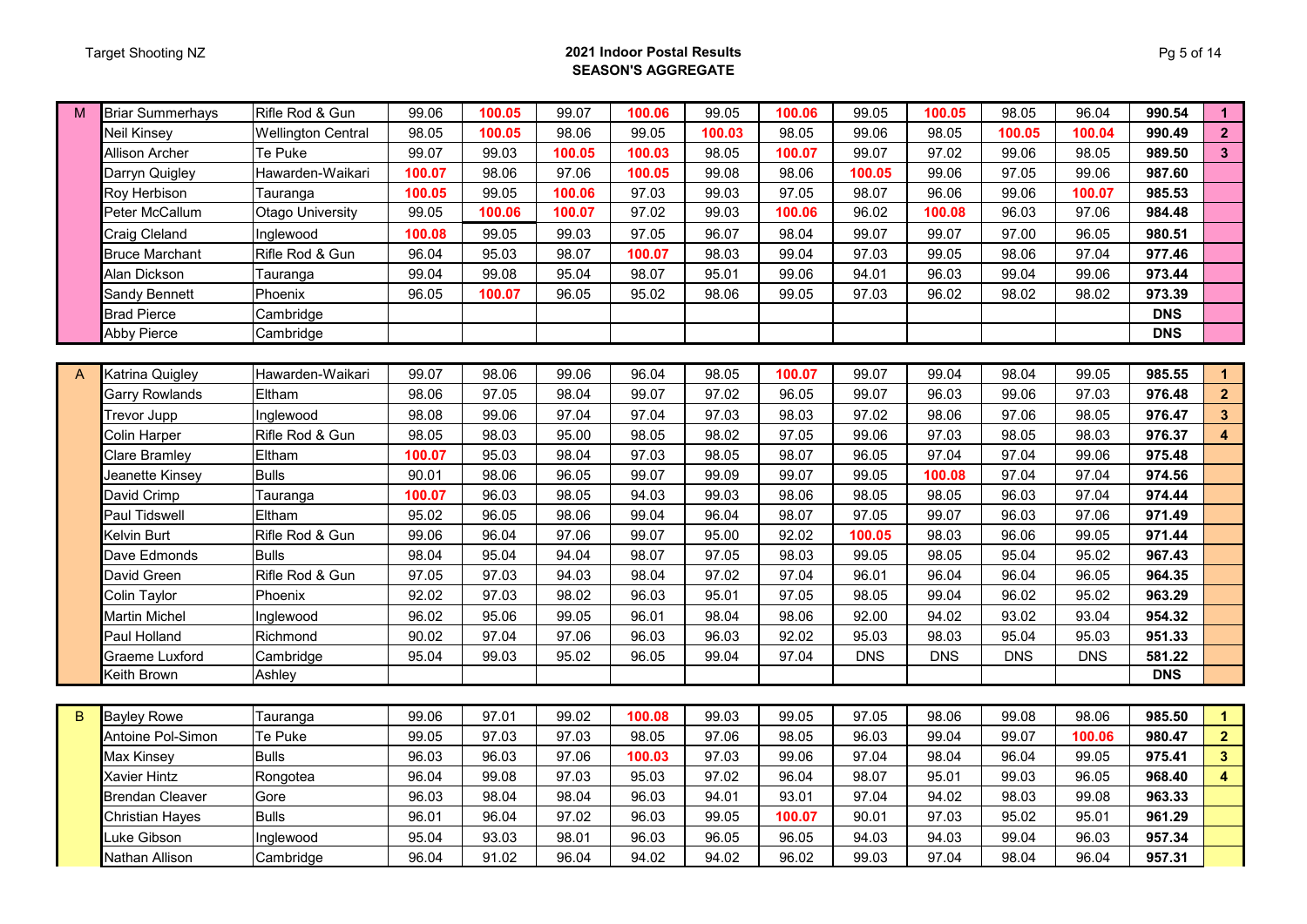#### Target Shooting NZ **2021 Indoor Postal Results SEASON'S AGGREGATE**

|             | <b>Rick Black</b>     | Richmond         | 92.02      | 95.02      | 96.03      | 95.03      | 97.03      | 96.05      | 94.03      | 97.03      | 97.02      | 94.01      | 953.27     |                         |
|-------------|-----------------------|------------------|------------|------------|------------|------------|------------|------------|------------|------------|------------|------------|------------|-------------------------|
|             | <b>Bob Bramely</b>    | Eltham           | 95.03      | 93.03      | 95.05      | 97.05      | 93.01      | 94.03      | 99.08      | 96.05      | 93.02      | 94.01      | 949.36     |                         |
|             | Amelia Swan           | Phoenix          | 95.01      | 94.02      | 98.04      | 95.04      | 95.05      | 91.01      | 98.05      | 96.03      | 96.04      | 90.04      | 948.33     |                         |
|             | Joshua Hayes          | <b>Bulls</b>     | 93.02      | 96.05      | 93.00      | 95.02      | 93.02      | 94.02      | 93.03      | 94.04      | 93.01      | 99.05      | 943.26     |                         |
|             | Alex Sadovnikova      | Eltham           | 97.02      | 96.04      | 91.00      | 97.03      | 94.04      | 94.03      | 95.02      | 95.02      | 92.01      | 92.03      | 943.24     |                         |
|             | Jack Jones            | Phoenix          | 96.04      | 99.03      | 94.03      | 93.04      | 90.01      | 90.02      | 91.01      | 94.03      | 92.02      | 93.02      | 932.25     |                         |
|             | Hendrik Griessel      | Te Puke          | 89.00      | 95.03      | 91.02      | 96.03      | 90.02      | 91.02      | 93.02      | 95.04      | 91.01      | 96.04      | 927.23     |                         |
|             | Darryl Munns          | Tauranga         | 98.05      | 96.05      | 94.02      | 96.01      | 91.01      | 94.02      | <b>DNS</b> | <b>DNS</b> | <b>DNS</b> | <b>DNS</b> | 569.16     |                         |
|             | Jessie Wingrove       | Te Puke          |            |            |            |            |            |            |            |            |            |            | <b>DNS</b> |                         |
|             |                       |                  |            |            |            |            |            |            |            |            |            |            |            |                         |
| $\mathbf C$ | Madi Tourle           | Phoenix          | 97.05      | 98.04      | 96.03      | 95.03      | 98.03      | 98.03      | 94.04      | 99.06      | 96.04      | 95.03      | 966.38     |                         |
|             | Jean de Villiers      | Cambridge        | 96.03      | 93.02      | 97.04      | 96.03      | 98.05      | 95.03      | 97.02      | 93.01      | 96.05      | 97.03      | 958.31     | 2 <sup>1</sup>          |
|             | <b>Karl Newton</b>    | Richmond         | 97.01      | 96.02      | 94.03      | 95.03      | 96.04      | 91.01      | 97.03      | 96.01      | 95.02      | 95.01      | 952.21     | $\overline{\mathbf{3}}$ |
|             | <b>Matt Alcock</b>    | <b>Bulls</b>     | 98.02      | 93.01      | 94.01      | 95.00      | 93.02      | 96.00      | 96.03      | 96.03      | 90.01      | 95.01      | 946.14     |                         |
|             | Sharon Mamanu         | Otago University | 96.04      | 94.01      | 91.02      | 94.02      | 92.04      | 94.02      | 96.04      | 96.04      | 96.04      | 92.02      | 941.29     |                         |
|             | <b>Biorn Fowler</b>   | Eltham           | 89.00      | 94.03      | 96.04      | 92.02      | 97.01      | 94.01      | 93.02      | 94.03      | 94.01      | 96.03      | 939.20     |                         |
|             | Kristina Hornell      | Richmond         | 96.02      | 92.04      | 91.01      | 91.01      | 92.02      | 90.03      | 94.05      | 90.01      | 96.03      | 100.04     | 932.26     |                         |
|             | Cameron Grubb         | Otago University | 95.03      | 91.02      | 93.00      | 90.01      | 95.02      | 92.02      | 89.01      | 97.03      | 96.03      | 94.03      | 932.20     |                         |
|             | Damian Wheeler        | Otago University | 94.01      | 96.02      | 93.01      | 92.03      | 93.01      | 95.02      | 92.01      | 94.01      | 91.02      | 92.02      | 932.16     |                         |
|             | <b>Mitch Nicholls</b> | Richmond         | 84.02      | 81.03      | 92.02      |            |            | 91.02      |            |            |            |            | 348.09     |                         |
|             | Frances Wilde         | Cambridge        |            |            |            |            |            |            |            |            |            |            | <b>DNS</b> |                         |
|             | <b>Blake Allison</b>  | Cambridge        |            |            |            |            |            |            |            |            |            |            | <b>DNS</b> |                         |
|             |                       |                  |            |            |            |            |            |            |            |            |            |            |            |                         |
| D           | <b>Troy Newton</b>    | Richmond         | 98.04      | 90.04      | 96.02      | 96.05      | 93.01      | 93.01      | 94.01      | 96.02      | 94.02      | 90.01      | 940.23     | $\mathbf{1}$            |
|             | <b>Andrew Smith</b>   | Richmond         | 91.03      | 95.03      | 95.03      | 92.02      | 95.04      | 96.01      | 91.01      | 96.05      | 95.02      | 93.01      | 939.25     |                         |
|             | Hayden Sharland       | Richmond         | 87.00      | 89.00      | <b>DNS</b> | <b>DNS</b> | <b>DNS</b> | <b>DNS</b> | <b>DNS</b> | <b>DNS</b> | <b>DNS</b> | <b>DNS</b> | 176.00     |                         |
|             | Jacqueline McGee      | Tauranga         | <b>DNS</b> | <b>DNS</b> | <b>DNS</b> | <b>DNS</b> | <b>DNS</b> | <b>DNS</b> | <b>DNS</b> | <b>DNS</b> | <b>DNS</b> | <b>DNS</b> | 0.00       |                         |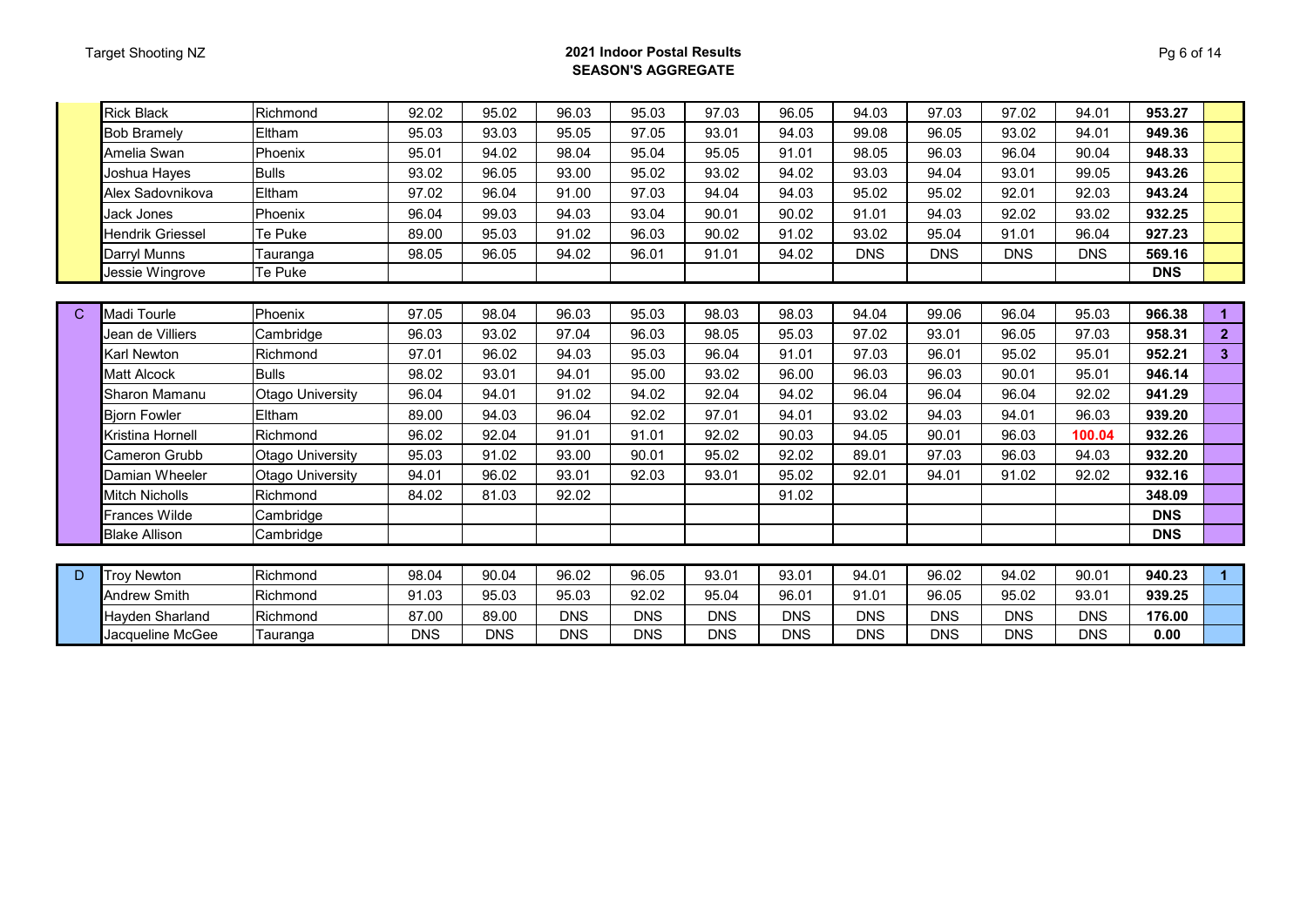|  | ∩t ⊺ | ∕ |
|--|------|---|
|--|------|---|

| <b>Marksmans Badges/Datebars to Top Ten Scores,</b><br>(M, A, B, C, D Grades) |                           |        |  |  |  |  |  |
|-------------------------------------------------------------------------------|---------------------------|--------|--|--|--|--|--|
| <b>Briar Summerhays</b>                                                       | Rifle Rod & Gun           | 990.54 |  |  |  |  |  |
| <b>Neil Kinsey</b>                                                            | <b>Wellington Central</b> | 990.49 |  |  |  |  |  |
| <b>Allison Archer</b>                                                         | Te Puke                   | 989.50 |  |  |  |  |  |
| Darryn Quigley                                                                | Hawarden-Waikari          | 987.60 |  |  |  |  |  |
| Katrina Quigley                                                               | Hawarden-Waikari          | 985.55 |  |  |  |  |  |
| Roy Herbison                                                                  | Tauranga                  | 985.53 |  |  |  |  |  |
| <b>Bayley Rowe</b>                                                            | Tauranga                  | 985.50 |  |  |  |  |  |
| Peter McCallum                                                                | <b>Otago University</b>   | 984.48 |  |  |  |  |  |
| <b>Craig Cleland</b>                                                          | Inglewood                 | 980.51 |  |  |  |  |  |
| Antoine Pol-Simon                                                             | Te Puke                   | 980.47 |  |  |  |  |  |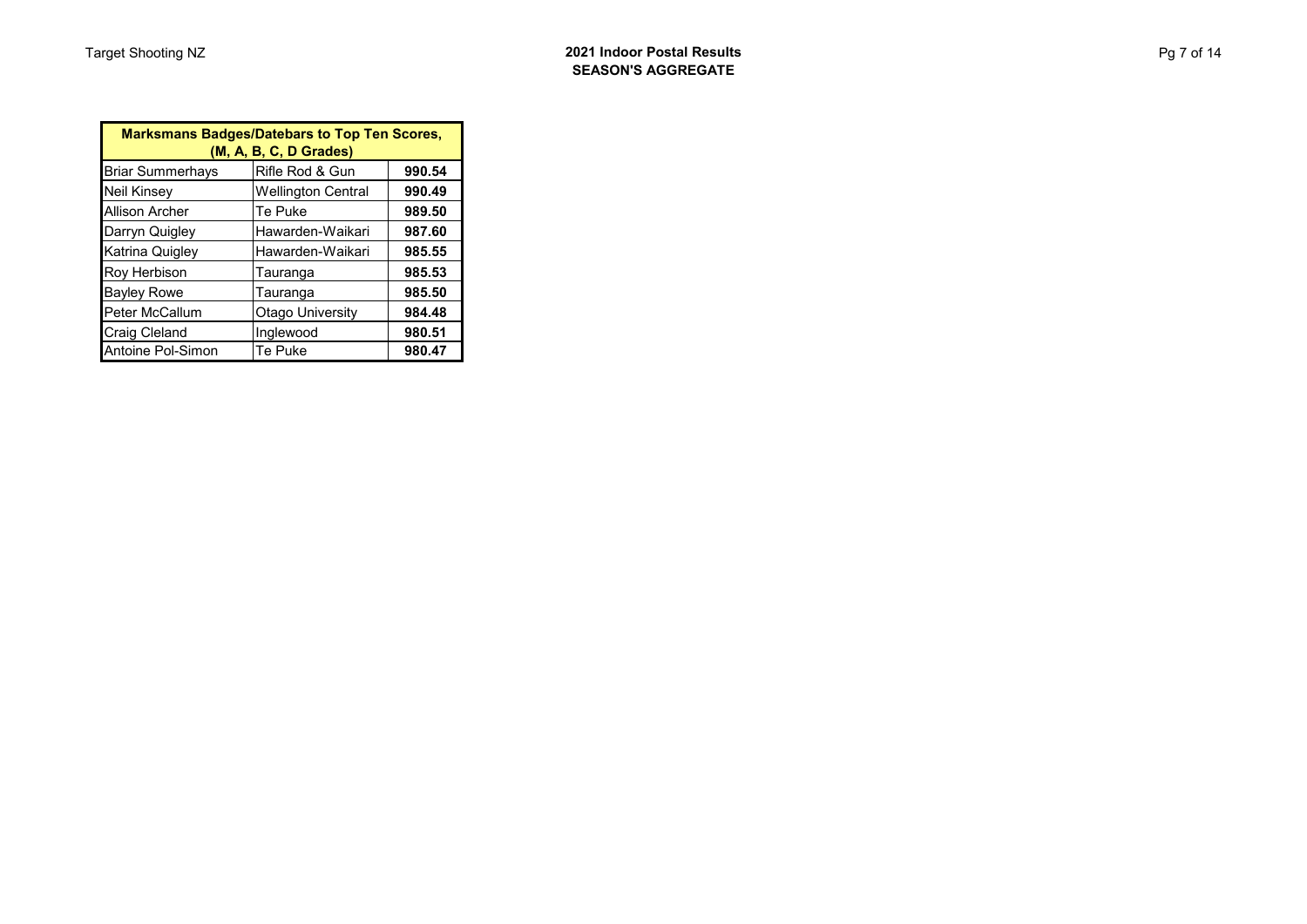| Manawatu         | Open #1 | <b>Martin Hunt</b>      | 198.11 |        | 1                       |
|------------------|---------|-------------------------|--------|--------|-------------------------|
|                  |         | Helen Freiman           | 199.11 |        |                         |
|                  |         | Janet Hunt              | 199.10 |        |                         |
|                  |         | Jamie Bonis             | 193.06 |        |                         |
|                  |         | Jack Cavanagh           | 200.11 | 989.49 |                         |
| Wellington       | Open    | Aidan Lynch             | 199.12 |        | $\overline{2}$          |
|                  |         | <b>Meredith Ackrill</b> | 197.14 |        |                         |
|                  |         | <b>Erin Little</b>      | 197.13 |        |                         |
|                  |         | <b>Neil Kinsey</b>      | 196.06 |        |                         |
|                  |         | <b>Pratik Tailor</b>    | 198.14 | 987.59 |                         |
| Christchurch     | Open    | <b>Nigel Farrell</b>    | 199.10 |        | 3                       |
|                  |         | Jesse Henriksen         | 197.14 |        |                         |
|                  |         | <b>Lindsay Barnes</b>   | 198.08 |        |                         |
|                  |         | Dean Gibbs              | 195.12 |        |                         |
|                  |         | Samantha Whitcombe      | 192.10 | 981.54 |                         |
| Manawatu         | Open #3 | William Taylor          | 196.08 |        | 4                       |
|                  |         | Kelvin Burt             | 194.10 |        |                         |
|                  |         | <b>Warren Turner</b>    | 194.11 |        |                         |
|                  |         | Shaun Jeffery           | 198.12 |        |                         |
|                  |         | <b>Kerry Williams</b>   | 198.15 | 980.56 |                         |
|                  |         | <b>Adrian Black</b>     |        |        |                         |
| North Canterbury | Open    |                         | 195.10 |        | 5                       |
|                  |         | Sarah Black             | 196.12 |        |                         |
|                  |         | Gordon Wright           | 197.12 |        |                         |
|                  |         | Katrina Quigley         | 194.09 |        |                         |
|                  |         | Darren Quigley          | 198.10 | 980.53 |                         |
| Ellesmere        | Open    | <b>Bryan Tubb</b>       | 199.12 |        | 6                       |
|                  |         | Conan Griffin           | 195.10 |        |                         |
|                  |         | Nick Oakley             | 194.09 |        |                         |
|                  |         | <b>Grant Clausen</b>    | 192.09 |        |                         |
|                  |         | <b>Regan Dalley</b>     | 197.10 | 977.50 |                         |
| Manawatu         | Open #2 | <b>Patrick Power</b>    | 196.08 |        | $\overline{\mathbf{7}}$ |
|                  |         | Jess Burgess-Smith      | 195.12 |        |                         |
|                  |         | Jeanette Kinsey         | 196.08 |        |                         |
|                  |         | <b>Briar Summerhays</b> | 196.10 |        |                         |
|                  |         | <b>Colin Harper</b>     | 193.04 | 976.42 |                         |
| Manawatu         | Open #4 | Jim Dann                | 195.07 |        | 8                       |
|                  |         | David Green             | 193.07 |        |                         |
|                  |         | Dave Edmonds            | 196.10 |        |                         |
|                  |         | Jackie Lindsay          | 189.08 |        |                         |
|                  |         | <b>Brent Read</b>       | 196.09 | 969.41 |                         |
|                  |         |                         |        |        |                         |
| Nelson           | A       | Adam Langbridge         | 196.06 |        | 1                       |
|                  |         | Cam Gibbons             | 198.10 |        |                         |
|                  |         | Faron Holland           | 196.08 |        |                         |
|                  |         | Paul Holland            | 194.11 |        |                         |
|                  |         | Sheryl Guyton           | 198.06 | 982.41 |                         |
| Wellington       | A       | <b>Meredith Ackrill</b> | 198.09 |        | $\mathbf{2}$            |
|                  |         | <b>Edwin Bode</b>       | 198.09 |        |                         |
|                  |         | Kelly Burdon            | 192.09 |        |                         |
|                  |         | <b>Erin Little</b>      | 195.10 |        |                         |
|                  |         | Aidan Lynch             | 198.15 | 981.52 |                         |
| Christchurch     | A       | Ray McCaw               | 199.12 |        | 3                       |
|                  |         | Russell Henshaw         | 195.10 |        |                         |
|                  |         | Steve Brown             | 194.07 |        |                         |
|                  |         | <b>Rex Gardiner</b>     | 197.09 |        |                         |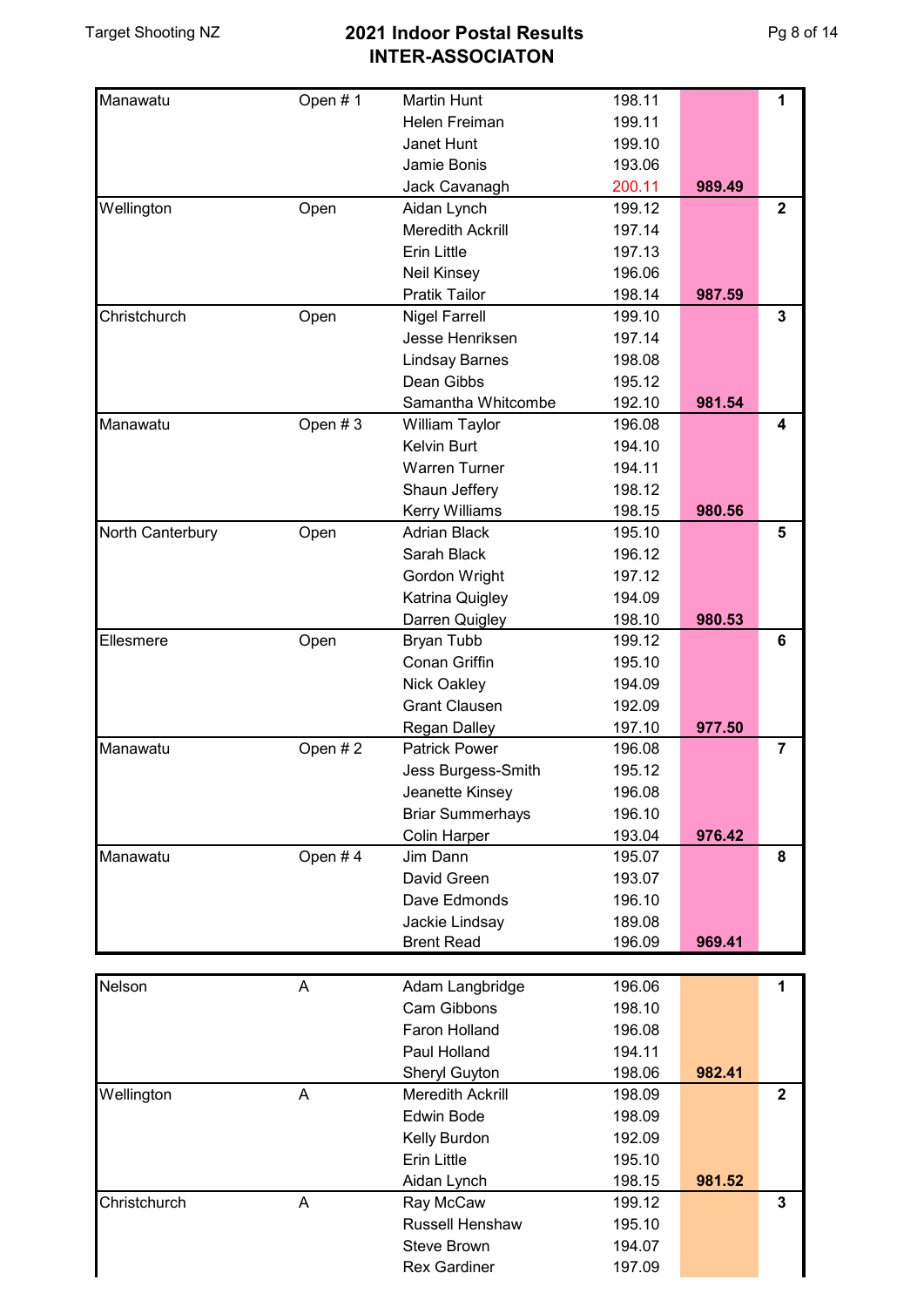|                   |             | <b>Mark Fleming</b>     | 196.10 | 981.48 |                |
|-------------------|-------------|-------------------------|--------|--------|----------------|
| Manawatu          | A#1         | Jeanette Kinsey         | 199.14 |        | 4              |
|                   |             | <b>Colin Harper</b>     | 193.09 |        |                |
|                   |             | Kelvin Burt             | 193.06 |        |                |
|                   |             | Shaun Jeffery           | 199.10 |        |                |
|                   |             | David Green             | 189.02 | 973.41 |                |
| Manawatu          | A#2         | Dave Edmonds            | 192.09 |        | 5              |
|                   |             | Jackie Lindsay          | 194.06 |        |                |
|                   |             | <b>Brent Read</b>       | 197.13 |        |                |
|                   |             | <b>Fiona Mills</b>      | 188.04 |        |                |
|                   |             | <b>Caroline Rhodes</b>  | 193.04 | 964.36 |                |
|                   |             |                         |        |        |                |
| Wellington        | B           | Stephen Thessman        | 190.08 |        | 1              |
|                   |             | <b>Cassie Truscott</b>  | 196.09 |        |                |
|                   |             | Ravi de Silva           | 195.07 |        |                |
|                   |             | <b>Irving Yang</b>      | 193.12 |        |                |
|                   |             | Russell Mason           | 194.06 | 968.42 |                |
| Nelson            | B           | Alan Gibbs              | 197.10 |        | $\overline{2}$ |
|                   |             | <b>Bruce Ward</b>       | 197.07 |        |                |
|                   |             | David Baigent           | 191.10 |        |                |
|                   |             | Gary Pearson            | 186.05 |        |                |
|                   |             | <b>Holly Gibbons</b>    | 193.07 | 964.39 |                |
| Manawatu          | B # 1       | Kerry Williams          | 199.11 |        | 3              |
|                   |             | <b>Xavier Hintz</b>     | 187.06 |        |                |
|                   |             | Jim Dann                | 194.06 |        |                |
|                   |             |                         | 197.08 |        |                |
|                   |             | Max Kinsey              |        |        |                |
|                   |             | Ross Lomas              | 183.07 | 960.38 |                |
| Ellesmere         | B           | Tony Thomson            | 197.12 |        | 4              |
|                   |             | John Booth              | 193.09 |        |                |
|                   |             | <b>Bruce Sheat</b>      | 191.07 |        |                |
|                   |             | <b>Geoff Allan</b>      | 191.05 |        |                |
|                   |             | Paul Still              | 188.04 | 960.37 |                |
| Christchurch      | B           | <b>Bill Walters</b>     | 191.08 |        | 5              |
|                   |             | <b>William Gardiner</b> | 193.09 |        |                |
|                   |             | Andrew Harwood          | 190.06 |        |                |
|                   |             | <b>Emily Craig</b>      | 191.09 |        |                |
|                   |             | Leonie Clayton          | 191.02 | 956.34 |                |
| Manawatu          | B#2         | Dave Matthews           | 191.06 |        | 6              |
|                   |             | Samantha Gledhill       | 192.06 |        |                |
|                   |             | <b>Christain Hayes</b>  | 182.02 |        |                |
|                   |             | Diane Burt              | 196.11 |        |                |
|                   |             | <b>Hazel Taylor</b>     | 193.07 | 954.32 |                |
| <b>Hawkes Bay</b> | B           | Michael Holloway        | 189.04 |        | $\overline{7}$ |
|                   |             | <b>Graeme Devery</b>    | 192.07 |        |                |
|                   |             | Noel Mann               | 195.11 |        |                |
|                   |             | Clio Britz              | 176.00 |        |                |
|                   |             | John Frehner            | 193.09 | 945.31 |                |
|                   |             |                         |        |        |                |
| Wellington        | $\mathsf C$ | <b>Barry Johnstone</b>  | 191.04 |        | 1              |
|                   |             | Djie Kramer             | 194.10 |        |                |
|                   |             | Michael Ling            | 187.05 |        |                |
|                   |             | Joey Manuguid           | 190.06 |        |                |
|                   |             | Jaz Hamilton            | 191.09 | 953.34 |                |
| Nelson            | $\mathsf C$ | <b>Barry Green</b>      | 189.05 |        | $\mathbf 2$    |
|                   |             | Cara Pearson            | 192.06 |        |                |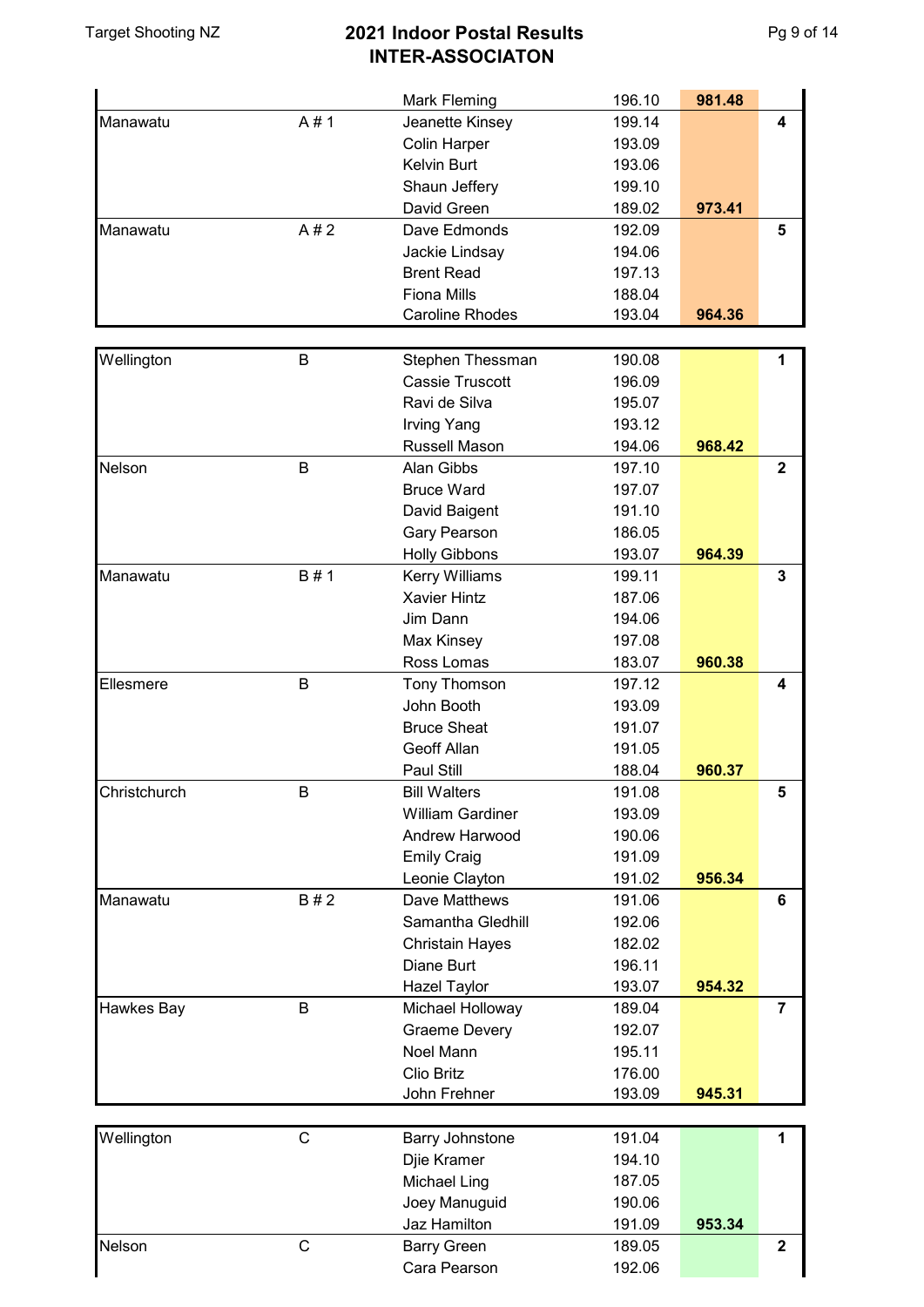|              |              | Karl Newton             | 190.06 |        |                         |
|--------------|--------------|-------------------------|--------|--------|-------------------------|
|              |              | <b>Kristina Hornell</b> | 190.07 |        |                         |
|              |              | Nadine Mead             | 186.05 | 947.29 |                         |
| Manawatu     | $\mathsf{C}$ | <b>Curtis McKenzie</b>  | 188.07 |        | 3                       |
|              |              | Nicki Woollaston        | 192.07 |        |                         |
|              |              | <b>Matt Allcock</b>     | 189.05 |        |                         |
|              |              | Halle Williamson        | 186.03 |        |                         |
|              |              | <b>Chris Veale</b>      | 187.07 | 942.29 |                         |
| Ellesmere    | $\mathsf{C}$ | Ryan Booth              | 194.05 |        | 4                       |
|              |              | Taylah Kewish           | 181.02 |        |                         |
|              |              | Karren Madden           | 189.05 |        |                         |
|              |              | John McCartin           | 189.06 |        |                         |
|              |              | Liam Barnhill           | 188.04 | 941.22 |                         |
| Hawkes Bay   | $\mathsf{C}$ | <b>Martin Catley</b>    | 189.08 |        | 5                       |
|              |              | Ryan Holloway           | 188.06 |        |                         |
|              |              | Sarah Laugesen          | 190.05 |        |                         |
|              |              | Peter Youren            | 187.05 |        |                         |
|              |              |                         |        |        |                         |
|              |              | Sam Halse               | 177.02 | 931.26 |                         |
| Christchurch | $\mathsf C$  | Randiv Kulathunga       | 193.06 |        | 6                       |
|              |              | Martin Hay              | 181.05 |        |                         |
|              |              | <b>Paul Smits</b>       | 173.01 |        |                         |
|              |              | Katrina Lenz            | 191.04 |        |                         |
|              |              | Ian Pottinger           | 190.10 | 928.26 |                         |
|              |              |                         |        |        |                         |
| Nelson       | D            | <b>Andrew Smith</b>     | 187.01 |        | 1                       |
|              |              | <b>Bailey Ewers</b>     | 189.04 |        |                         |
|              |              | John Mann               | 187.05 |        |                         |
|              |              | <b>Robert Green</b>     | 180.02 |        |                         |
|              |              | <b>Troy Newton</b>      | 187.03 | 930.15 |                         |
| Manawatu     | D            | <b>Hannah Colliver</b>  | 180.04 |        | $\mathbf{2}$            |
|              |              | Van Campbell            | 184.05 |        |                         |
|              |              | <b>Gracie Williams</b>  | 186.03 |        |                         |
|              |              | <b>Grant Roberts</b>    | 179.02 |        |                         |
|              |              | Peter White             | 181.03 | 910.17 |                         |
| Wellington   | D            | Angela Arthur           | 164.00 |        | $\overline{3}$          |
|              |              | Djie Kramer             | 182.04 |        |                         |
|              |              | <b>Toby Vandenberg</b>  | 182.02 |        |                         |
|              |              | <b>Chris Dunning</b>    | 183.05 |        |                         |
|              |              | Joey Manuguid           | 187.04 | 898.15 |                         |
|              |              |                         |        |        |                         |
| Manawatu     | Junior       | <b>Briar Summerhays</b> | 196.13 |        | 1                       |
|              |              |                         | 198.11 |        |                         |
|              |              | Shaun Jeffery           |        |        |                         |
|              |              | <b>Xavier Hintz</b>     | 194.08 |        |                         |
|              |              | <b>Curtis McKenzie</b>  | 192.07 |        |                         |
|              |              | Joshua Hayes            | 193.07 | 973.46 |                         |
| Ellesmere    | Junior       | Ryan Booth              | 196.11 |        | $\overline{\mathbf{2}}$ |
|              |              | Taylah Kewish           | 181.03 |        |                         |
|              |              | Piper Benbow            | 193.11 |        |                         |
|              |              | <b>Ryan Cornelius</b>   | 187.04 |        |                         |
|              |              | William Halligan        | 191.04 | 948.33 |                         |
| Wellington   | Junior       | Aidan Lynch             | 194.10 |        | $\mathbf 3$             |
|              |              | Sascha Thomson          | 184.03 |        |                         |
|              |              | Michael Ling            | 187.06 |        |                         |
|              |              | Joey Manuguid           | 189.03 |        |                         |
|              |              | Finn Ashby              | 185.04 | 939.26 |                         |
|              |              |                         |        |        |                         |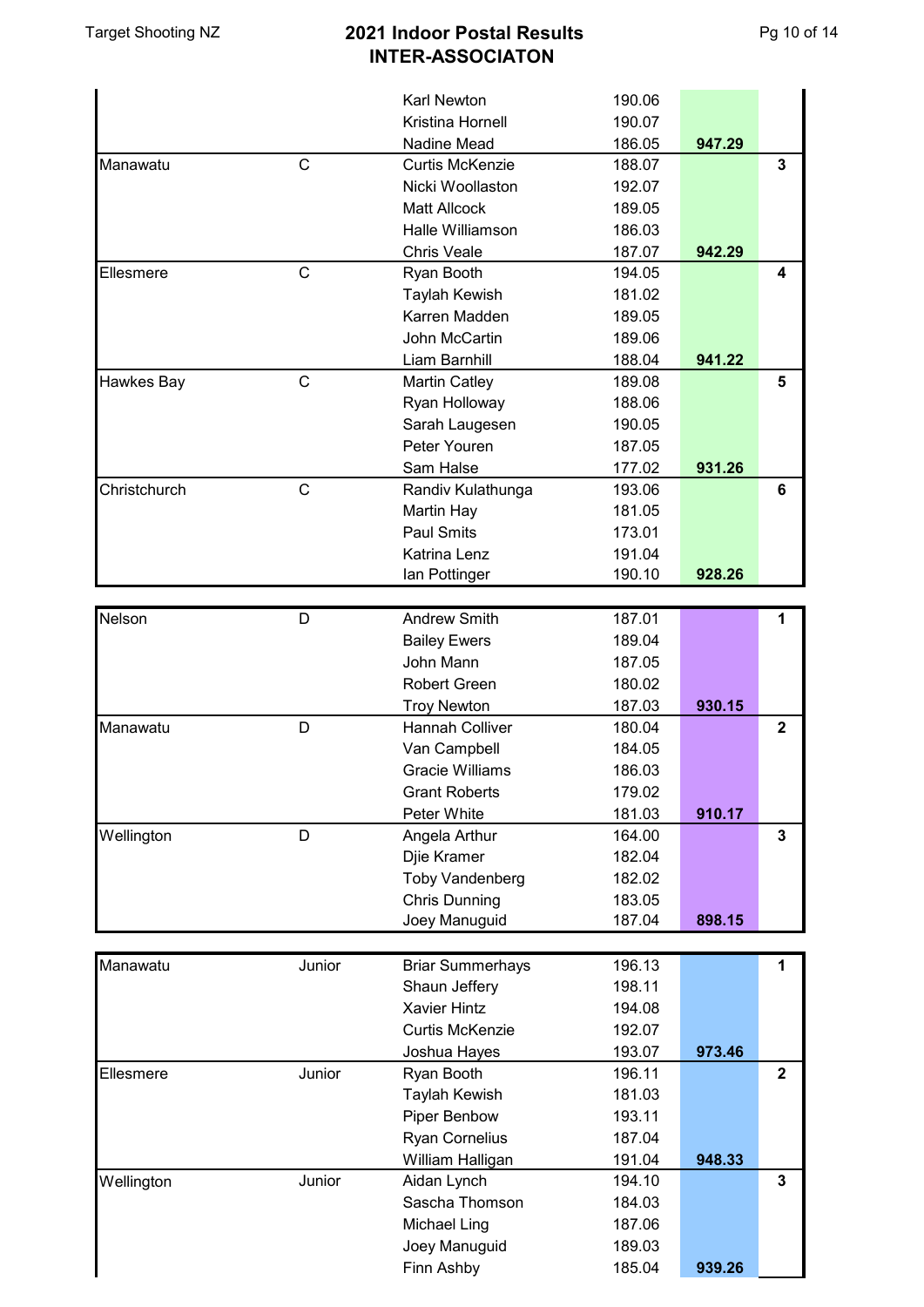| Nelson                   | Junior      | <b>Ethan Martin</b>                  | 190.07           |        | 4              |
|--------------------------|-------------|--------------------------------------|------------------|--------|----------------|
|                          |             | Karl Newton                          | 183.04           |        |                |
|                          |             | <b>Troy Newton</b>                   | 185.03           |        |                |
|                          |             | <b>Bailey Ewers</b>                  | 191.05           |        |                |
|                          |             | Robert Green                         | 179.03           | 928.22 |                |
|                          |             |                                      |                  |        |                |
| Manawatu                 | Women       | Helen Freiman                        | 200.13           |        | 1              |
|                          |             | Janet Hunt                           | 196.07           |        |                |
|                          |             | Jess Burgess-Smith                   | 198.13           |        |                |
|                          |             | Jeanette Kinsey                      | 193.08           |        |                |
|                          |             | <b>Briar Summerhays</b>              | 197.10           | 984.51 |                |
| Nelson                   | Women       | Rachel McLaren                       | 198.08           |        | $\overline{2}$ |
|                          |             | Sheryl Guyton                        | 195.07           |        |                |
|                          |             | Emma Inch                            | 187.05           |        |                |
|                          |             | Kristina Hornell                     | 194.08           |        |                |
|                          |             | <b>Holly Gibbons</b>                 | 190.06           | 964.34 |                |
| Wellington               | Women       | <b>Meredith Ackrill</b>              | 194.11           |        | 3              |
|                          |             | Megan Brodie                         | 197.09           |        |                |
|                          |             | <b>Bex Baines</b>                    | 193.05           |        |                |
|                          |             | <b>Cassie Truscott</b>               | 194.07           |        |                |
|                          |             | <b>Bronwyn Shields</b>               | 185.05           | 963.37 |                |
|                          |             |                                      |                  |        |                |
| Manawatu                 | Veterans #1 | Jeanette Kinsey                      | 193.09           |        | 1              |
|                          |             | <b>Kelvin Burt</b>                   | 197.11           |        |                |
|                          |             | Dave Edmonds                         | 195.09           |        |                |
|                          |             | Jim Dann                             | 193.07           |        |                |
|                          |             | Max Kinsey                           | 195.09           | 973.45 |                |
| Nelson                   | Veterans    | Adam Longbridge                      | 192.07           |        | $\overline{2}$ |
|                          |             | Alan Gibbs                           | 198.09           |        |                |
|                          |             | Paul Holland                         | 191.05           |        |                |
|                          |             | <b>Barry Fickling</b>                | 194.08           |        |                |
|                          |             | David Baigent                        | 195.08           | 970.37 |                |
| <b>Hawkes Bay</b>        | Veterans    | <b>Graham Chester</b>                | 189.09           |        | 3              |
|                          |             | <b>Graeme Devery</b>                 | 196.08           |        |                |
|                          |             | Noel Mann                            | 195.07           |        |                |
|                          |             |                                      |                  |        |                |
|                          |             | John Frehner                         | 189.06           |        |                |
|                          |             | <b>Barry Tyson</b>                   | 189.06           | 958.36 |                |
|                          | Veterans    | Noel Hayman                          | 196.06           |        | 4              |
|                          |             | <b>Trevor Bergh</b>                  | 184.03           |        |                |
|                          |             | Graeme Kennedy                       | 191.08           |        |                |
|                          |             | lan Pottinger                        | 191.04           |        |                |
|                          |             | <b>Barry Till</b>                    | 190.05           | 952.26 |                |
|                          | Veterans #2 | <b>Bruce Marchant</b>                | 197.12           |        | 5              |
|                          |             | Don Hamilton                         | 187.03           |        |                |
| Christchurch<br>Manawatu |             | <b>Paul Summers</b><br>Dave Matthews | 187.03<br>188.03 |        |                |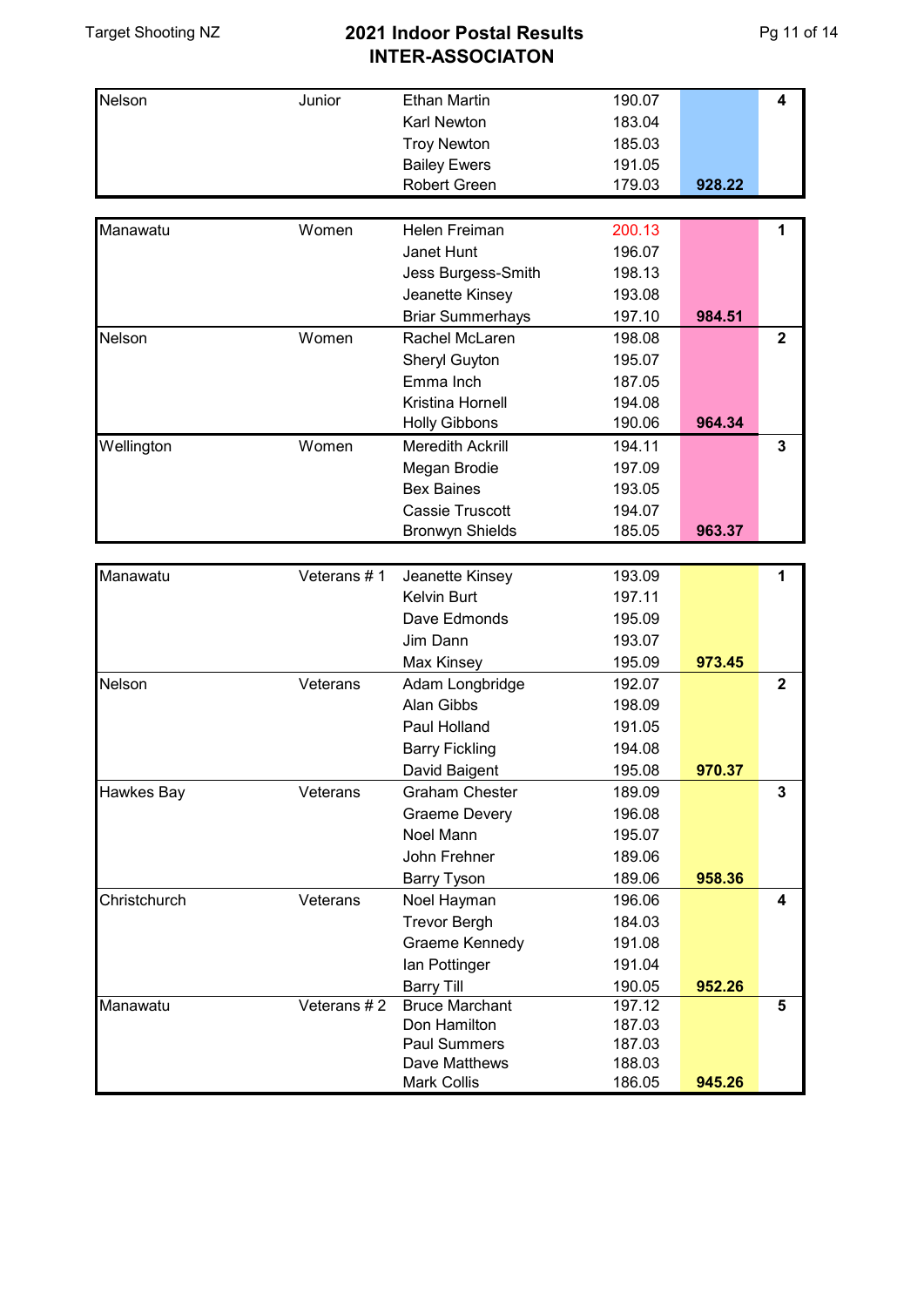## Target Shooting NZ **2021 Indoor Postal Results INTER-CLUB**

| <b>OPEN</b> | Janet Hunt              | Rongotea #1     | 99.08  | 99.08  | 198.16 |        |     |
|-------------|-------------------------|-----------------|--------|--------|--------|--------|-----|
|             | Martin Hunt             |                 | 100.07 | 99.06  | 199.13 |        | 1st |
|             | Helen Freiman           |                 | 100.07 | 100.06 | 200.13 | 597.42 |     |
|             | Jess Burgess-Smith      | Rongotea #2     | 99.05  | 100.07 | 199.12 |        |     |
|             | Jack Cavanagh           |                 | 98.04  | 100.05 | 198.09 |        | 2nd |
|             | Warren Turner           |                 | 99.04  | 99.05  | 198.09 | 595.30 |     |
|             | Stephanie McNair        | Dannevirke      | 99.07  | 99.07  | 198.14 |        |     |
|             | <b>Ruth McNair</b>      |                 | 99.04  | 97.03  | 196.07 |        | 3rd |
|             | Robbie McNair           |                 | 99.08  | 100.06 | 199.14 | 593.35 |     |
|             | Darryn Quigley          | Amberley        | 99.06  | 98.06  | 197.12 |        |     |
|             | Katrina Quigley         |                 | 98.06  | 99.05  | 197.11 |        |     |
|             | Keith Brown             |                 | 98.07  | 98.03  | 196.10 | 590.33 |     |
|             | Patrick Power           | <b>Bulls</b>    | 97.05  | 99.07  | 196.12 |        |     |
|             | Dave Edmonds            |                 | 99.06  | 99.06  | 198.12 |        |     |
|             | Max Kinsey              |                 | 97.03  | 97.05  | 194.08 | 588.32 |     |
|             | Tony Beaver             | Te Puke         | 98.05  | 97.06  | 195.11 |        |     |
|             | Allison Archer          |                 | 98.06  | 97.04  | 195.10 |        |     |
|             | Rory McLeod             |                 | 97.04  | 100.06 | 197.10 | 587.31 |     |
|             | Sarah Reesby            | Rongotea #3     | 98.07  | 94.03  | 192.10 |        |     |
|             | Meaghan Reesby          |                 | 96.03  | 99.06  | 195.09 |        |     |
|             | Jon Phillipps           |                 | 97.06  | 97.03  | 194.09 | 581.28 |     |
|             | Sam Vincent             | Rangiora        | 97.04  | 98.06  | 195.10 |        |     |
|             | Alister Brosnan         |                 | 98.02  | 95.04  | 193.06 |        |     |
|             | Chris Kershaw           |                 | 96.05  | 96.04  | 192.09 | 580.25 |     |
|             | <b>Briar Summerhays</b> | Rifle Rod & Gun | 95.05  | 95.03  | 190.08 |        |     |
|             | Kelvin Burt             |                 | 97.02  | 96.05  | 193.07 |        |     |
|             | <b>Bruce Marchant</b>   |                 | 94.04  | 96.04  | 190.08 | 573.23 |     |
|             |                         |                 |        |        |        |        |     |
| A Grade     | Paul Holland            | Richmond        | 96.04  | 99.06  | 195.10 |        |     |
|             | <b>Wayne Glover</b>     |                 | 97.03  | 98.04  | 195.07 |        | 1st |
|             | Faron Holland           |                 | 98.02  | 99.05  | 197.07 | 587.24 |     |
|             | Kelvin Burt             | Rifle Rod & Gun | 96.02  | 99.06  | 195.08 |        |     |
|             | Colin Harper            |                 | 98.07  | 99.05  | 197.12 |        | 2nd |
|             | David Green             |                 | 97.03  | 96.03  | 193.06 | 585.26 |     |
|             | Amelia Hughson          | Rangiora        | 98.02  | 97.07  | 195.09 |        |     |
|             | <b>Robert Dalzell</b>   |                 | 97.04  | 96.05  | 193.09 |        |     |
|             | Oliver Machill          |                 | 97.04  | 97.05  | 194.09 | 582.27 |     |
|             | Neil Harris             | Te Puke         | 98.05  | 96.02  | 194.07 |        |     |
|             | Ann Harris              |                 | 97.02  | 98.05  | 195.07 |        |     |
|             | Craig Russell           |                 | 98.02  | 94.03  | 192.05 | 581.19 |     |
|             | Shaun Jeffery           | Rongotea        | 99.05  | 98.07  | 197.12 |        |     |
|             | Jackie Lindsay          |                 | 96.03  | 93.02  | 189.05 |        |     |
|             | Ross Lomas              |                 | 96.02  | 97.06  | 193.08 | 579.25 |     |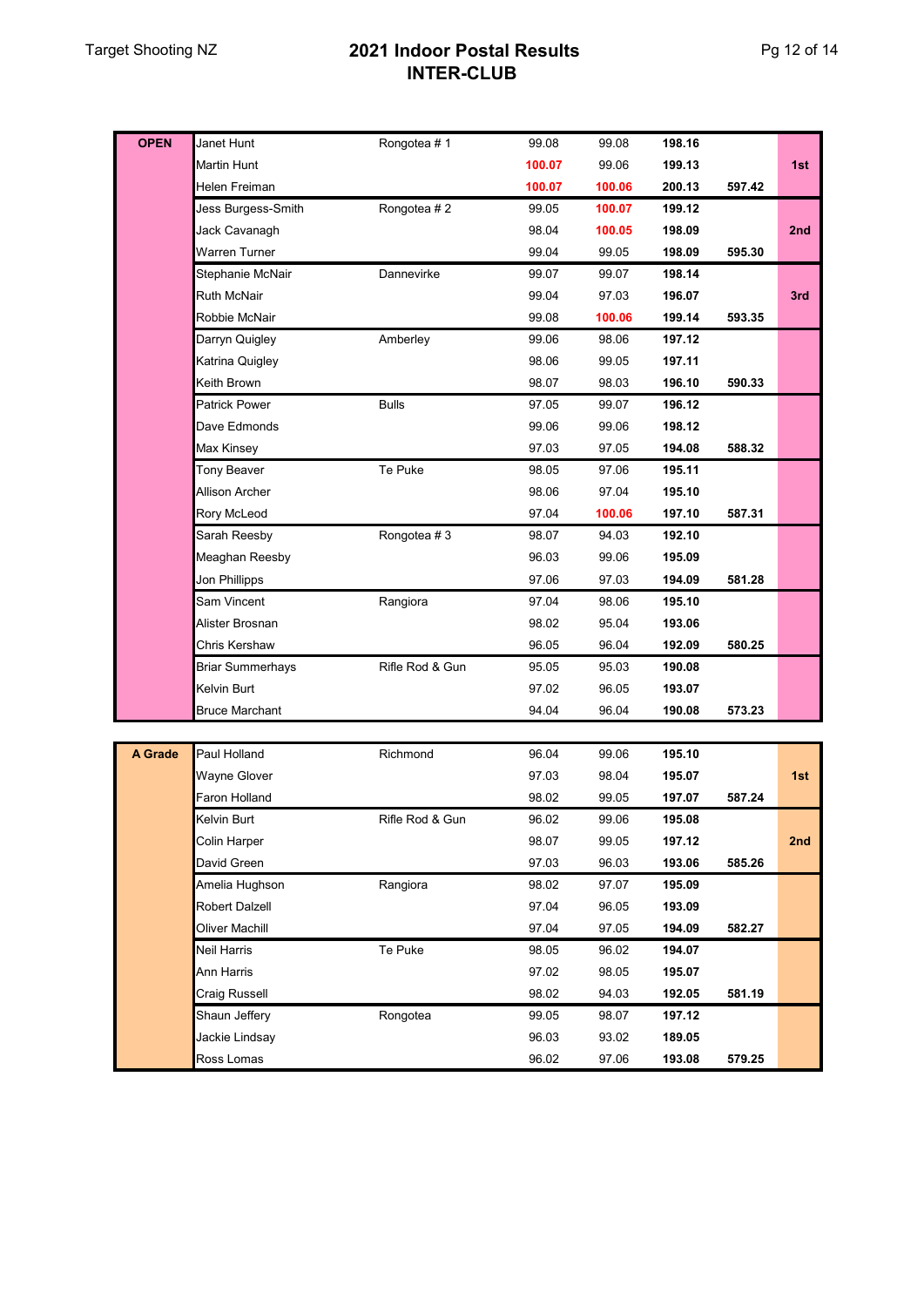### Target Shooting NZ **2021 Indoor Postal Results INTER-CLUB**

| <b>B</b> Grade  | Anne-Marie Morris     | Rifle Rod & Gun | 97.04 | 97.05  | 194.09 |        |     |
|-----------------|-----------------------|-----------------|-------|--------|--------|--------|-----|
|                 | Diane Burt            |                 | 98.03 | 95.03  | 193.06 |        | 1st |
|                 | Gary Carlin           |                 | 94.05 | 97.03  | 191.08 | 578.23 |     |
|                 | Alan Gibbs            | Richmond        | 97.07 | 96.04  | 193.11 |        |     |
|                 | <b>Rick Black</b>     |                 | 97.06 | 97.01  | 194.07 |        | 2nd |
|                 | Kristina Hornell      |                 | 91.00 | 95.03  | 186.03 | 573.21 |     |
|                 | Jim Dann              | Rongotea        | 94.03 | 97.03  | 191.06 |        |     |
|                 | <b>Xavier Hintz</b>   |                 | 96.05 | 96.03  | 192.08 |        |     |
|                 | <b>Barry Scott</b>    |                 | 97.03 | 93.01  | 190.04 | 573.18 |     |
|                 | Joshua Hayes          | <b>Bulls</b>    | 95.01 | 95.02  | 190.03 |        |     |
|                 | Christian Hayes       |                 | 95.05 | 93.01  | 188.06 |        |     |
|                 | Max Kinsey            |                 | 97.04 | 98.04  | 195.08 | 573.17 |     |
|                 | John Coe              | Rangiora        | 94.02 | 95.04  | 189.06 |        |     |
|                 | Bryan Ashby           |                 | 94.02 | 96.06  | 190.08 |        |     |
|                 | Hamish Dalzell        |                 | 98.06 | 95.02  | 193.08 | 572.22 |     |
|                 |                       |                 |       |        |        |        |     |
| C Grade         | John Mann             | Richmond        | 97.04 | 94.02  | 191.06 |        |     |
|                 | Karl Newton           |                 | 99.07 | 94.02  | 193.09 |        | 1st |
|                 | <b>Mitch Nicholls</b> |                 | 92.02 | 90.01  | 182.03 | 566.18 |     |
|                 | Daniel Hutton         | Rangiora        | 93.02 | 90.01  | 183.03 |        |     |
|                 | David Lewis           |                 | 94.01 | 96.04  | 190.05 |        |     |
|                 | <b>Brian Lunn</b>     |                 | 96.05 | 94.02  | 190.07 | 563.15 |     |
|                 | Gilbert McWhirter     | Dannevirke      | 92.02 | 90.01  | 182.03 |        |     |
|                 | Natasha Bradbury      |                 | 98.05 | 93.00  | 191.05 |        |     |
|                 | Matilda Panchaud      |                 | 96.02 | 94.02  | 190.04 | 563.12 |     |
|                 | Kiaran Moriarty       | Culverden-Waiau | 93.03 | 93.03  | 186.06 |        |     |
|                 | Sean Moriarty         |                 | 96.03 | 95.03  | 191.06 |        |     |
|                 | Sam Bush              |                 | 94.04 | 91.00  | 185.04 | 562.16 |     |
|                 |                       |                 |       |        |        |        |     |
| D Grade         | Barry Brown           | Rangiora        | 91.02 | 88.01  | 179.03 |        |     |
|                 | Peter Carter          |                 | 92.02 | 94.04  | 186.06 |        | 1st |
|                 | Megan Lewis           |                 | 93.01 | 95.04  | 188.05 | 553.14 |     |
|                 | Maria Knight          | Dannevirke      | 90.02 | 86.01  | 176.03 |        |     |
|                 | Alex Thomas           |                 | 97.04 | 95.03  | 192.07 |        |     |
|                 | Jessica Bradbury      |                 | 89.02 | 86.01  | 175.03 | 543.13 |     |
|                 | <b>Andrew Smith</b>   | Richmond        | 98.03 | 93.01  | 191.04 |        |     |
|                 | <b>Troy Newton</b>    |                 | 96.01 | 93.02  | 189.03 |        |     |
|                 | Hayden Sharland       |                 | 88.01 |        | 88.01  | 468.08 |     |
|                 |                       |                 |       |        |        |        |     |
| <b>Combined</b> | Antoine Pol-Simon     | Te Puke         | 98.04 | 96.03  | 194.07 |        |     |
|                 | Aedan Gillgren        |                 | 97.04 | 99.06  | 196.10 |        | 1st |
|                 | <b>Tony Gillgren</b>  |                 | 94.02 | 97.03  | 191.05 | 581.22 |     |
|                 | Kelvin Burt           | Rifle Rod & Gun | 96.03 | 100.05 | 196.08 |        |     |
|                 | Diane Burt            |                 | 97.03 | 99.05  | 196.08 |        |     |
|                 | Chris Veale           |                 | 90.02 | 95.02  | 185.04 | 577.20 |     |
|                 | Josh Love             | Rongotea        | 92.01 | 87.01  | 179.02 |        |     |
|                 | Halle Williamson      |                 | 93.01 | 97.04  | 190.05 |        |     |
|                 | Nicki Woollaston      |                 | 94.02 | 92.02  | 186.04 | 555.11 |     |